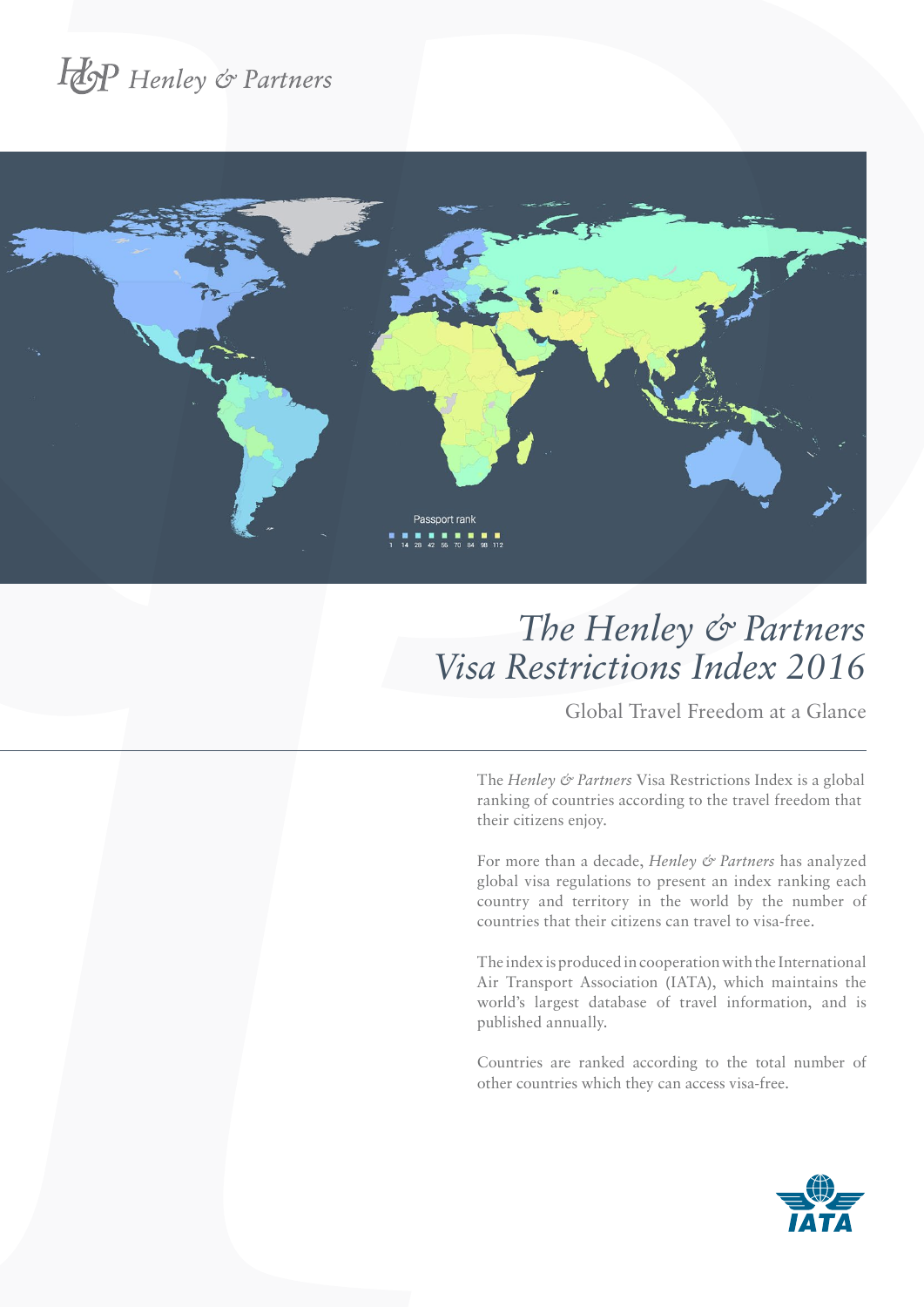| Rank           | Citizenship/Passport    | Score |
|----------------|-------------------------|-------|
| 1              | Germany                 | 177   |
| $\overline{2}$ | Sweden                  | 176   |
| 3              | Finland                 | 175   |
|                | France                  |       |
|                | Italy                   |       |
|                | Spain                   |       |
|                | United Kingdom          |       |
| $\overline{4}$ | Belgium                 | 174   |
|                | Denmark                 |       |
|                | Netherlands             |       |
|                | <b>United States</b>    |       |
| 5              | Austria                 | 173   |
|                | Japan                   |       |
|                | Singapore               |       |
| 6              | Canada                  | 172   |
|                | Ireland (Republic of)   |       |
|                | Korea (Republic of,     |       |
|                | South)                  |       |
|                | Luxembourg              |       |
|                | Norway                  |       |
|                | Portugal<br>Switzerland |       |
| 7              | Greece                  | 171   |
|                | New Zealand             |       |
| 8              | Australia               | 169   |
| 9              | Malta                   | 168   |
| 10             | Hungary                 | 167   |
|                | Czech Republic          |       |
|                | Iceland                 |       |
| 11             | Slovakia                | 165   |
|                | 12 Liechtenstein        | 164   |
|                | Malaysia                |       |
|                | Slovenia                |       |
| 13             | Latvia                  | 163   |
| 14             | Estonia                 | 162   |
|                | Lithuania               |       |
| 15             | Poland                  | 161   |
| 16             | Monaco                  | 160   |
| 17             | Cyprus                  | 159   |
| 18             | San Marino              | 156   |
| 19             | Chile                   | 155   |
| 20             | Hong Kong               | 154   |
|                | (SAR China)             |       |
| 21             | <b>Brazil</b>           | 153   |
|                | Bulgaria                |       |
|                | Romania                 |       |

| 22        | Andorra                     | 152        |
|-----------|-----------------------------|------------|
|           | Argentina                   |            |
| 23        | Brunei Darussalam           | 151        |
|           | 24 Croatia                  | 149        |
|           | 2.5 Israel                  | 147        |
|           | 26 Barbados                 | 141        |
|           | 27 Bahamas                  | 140        |
| 28        | Mexico                      | 139        |
| 29        | Uruguay                     | 137        |
|           | Taiwan                      |            |
| 30        | Antigua and Barbuda         | 134        |
|           | Vatican City                |            |
| 31        | Seychelles                  | 133        |
| 32        | St. Kitts and Nevis         | 132        |
|           | Venezuela                   |            |
|           | 33 Costa Rica               | 131        |
|           | 34 Trinidad and Tobago      | 130        |
|           | 35 Mauritius                | 12.8       |
| 36        | Panama                      | 127        |
| 37        | Paraguay                    | 125        |
|           | St. Lucia                   |            |
|           | St. Vincent and the         |            |
|           | Grenadines                  |            |
|           | 38 United Arab Emirates     | 122        |
|           | 39 Grenada                  | 121<br>120 |
| 40<br>41  | Macao (SAR China)           | 119        |
|           | Dominica                    |            |
| 42        | Honduras<br>Guatemala       |            |
|           | El Salvador                 | 116<br>115 |
| 43        | Serbia                      |            |
|           | Samoa                       | 112        |
| 44<br>4.5 |                             |            |
| 46        | Macedonia (FYROM)           | 111<br>110 |
|           | Nicaragua                   |            |
|           | Tonga<br>Vanuatu            |            |
|           |                             |            |
| 47        | Montenegro                  | 107        |
| 48        | Russian Federation<br>Palau | 105        |
| 49        |                             | 104        |
| 50        | Colombia                    | 103        |
| 51        | Turkey                      | 102        |
| 52        | Bosnia Herzegovina          | 101        |
|           | Moldova                     |            |
| 53        | Albania                     | 98         |
| 54        | South Africa                | 97         |
| 55        | Belize                      | 94         |

| 56 | Peru                                | 86 |
|----|-------------------------------------|----|
|    | Solomon Islands                     |    |
|    | 57 Guyana                           | 82 |
|    | Kuwait                              |    |
|    | Timor-Leste                         |    |
|    | Tuvalu                              |    |
| 58 | Ecuador                             | 81 |
|    | Fiji                                |    |
|    | Ukraine                             |    |
| 59 | Maldives                            | 80 |
|    | Nauru                               |    |
| 60 | Kiribati                            | 79 |
|    | Marshall Islands                    |    |
|    | Qatar                               |    |
| 61 | Jamaica                             | 78 |
| 62 | Papua New Guinea                    | 77 |
| 63 | Micronesia<br>(Federated States of) | 75 |
| 64 | Suriname                            | 74 |
| 65 | Bahrain                             | 73 |
| 66 | Bolivia                             | 72 |
|    | Botswana                            |    |
|    | 67 Oman                             | 71 |
|    | Thailand                            |    |
| 68 | Namibia                             | 70 |
| 69 | Lesotho                             | 69 |
|    | Saudi Arabia                        |    |
|    | 70 Kenya                            | 68 |
| 71 | Belarus                             | 67 |
|    | Gambia                              |    |
|    | Georgia                             |    |
|    | Kazakhstan                          |    |
|    | Malawi                              |    |
|    | Swaziland                           |    |
| 72 | Tanzania                            | 65 |
|    | Tunisia                             |    |
| 73 | Ghana                               | 64 |
| 74 | Zambia                              | 63 |
| 75 | Azerbaijan                          | 62 |
| 76 | Cape Verde                          | 61 |
|    | Philippines                         |    |
| 77 | Uganda                              | 60 |
| 78 | Benin                               | 59 |
|    | Cuba                                |    |
|    | Morocco                             |    |
|    | Zimbabwe                            |    |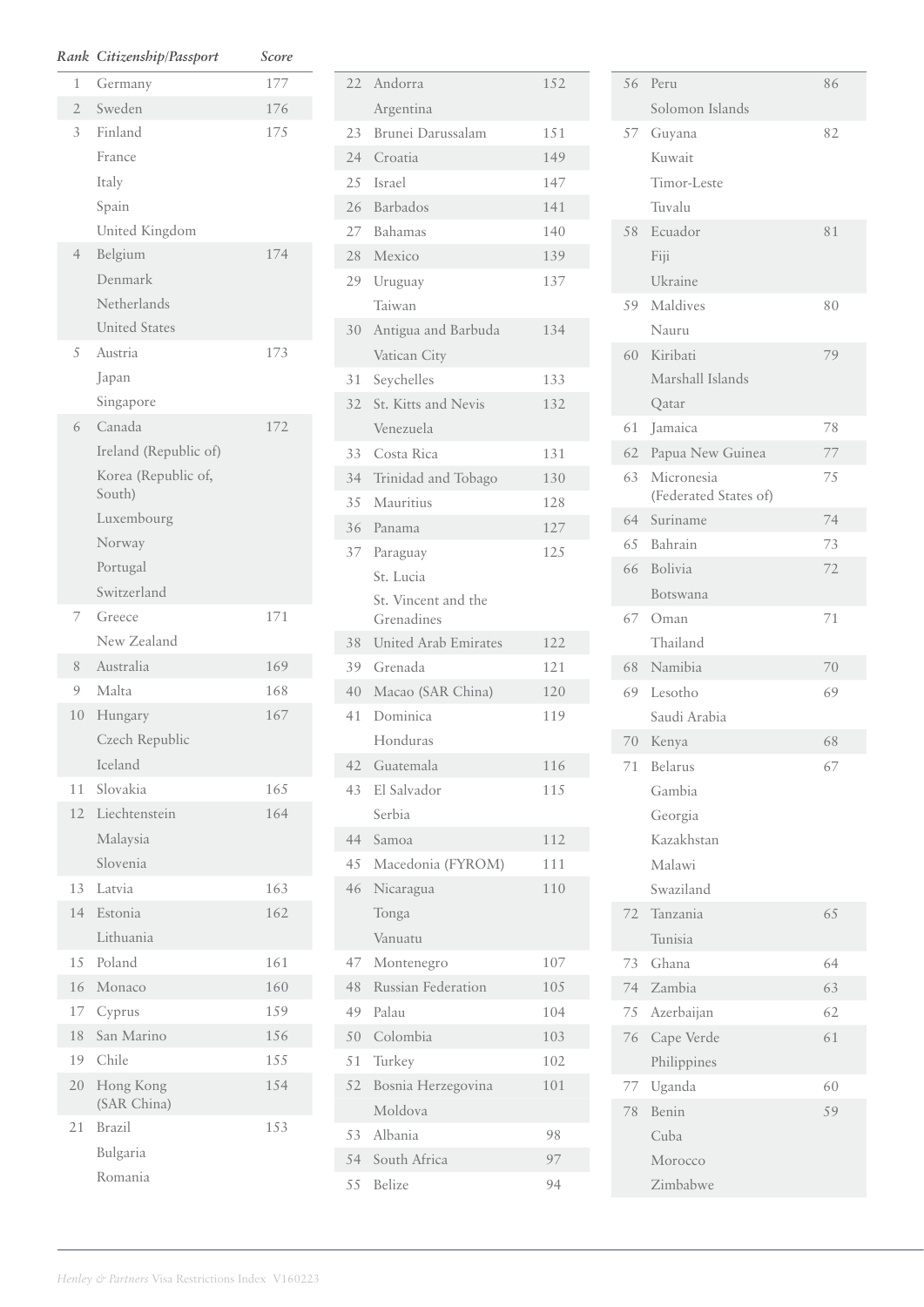|     | Rank Citizenship/Passport | Score |
|-----|---------------------------|-------|
| 79  | Indonesia                 | 58    |
|     | Kyrgyzstan                |       |
| 80  | Armenia                   | 57    |
| 81  | Burkina Faso              | 56    |
|     | Cote d'Ivoire             |       |
|     | Mongolia                  |       |
| 82  | Mauritania                | 55    |
|     | Niger                     |       |
|     | Senegal                   |       |
|     | Togo                      |       |
| 83  | Dominican Republic        | 54    |
|     | Sao Tome and Principe     |       |
| 84  | Tajikistan                | 53    |
| 8.5 | India                     | 52    |
|     | Mali                      |       |
|     | Uzbekistan                |       |
| 86  | Bhutan                    | 51    |
|     | Guinea-Bissau             |       |
|     | Mozambique                |       |
|     | Sierra Leone              |       |
| 87  | Cambodia                  | 50    |
|     | China                     |       |
| 88  | Chad                      | 49    |
|     | Egypt                     |       |

| 88 | Gabon                                                | 49  |
|----|------------------------------------------------------|-----|
|    | Turkmenistan                                         |     |
| 89 | Algeria                                              | 48  |
|    | Central African Republic                             |     |
|    | Haiti                                                |     |
|    | Madagascar                                           |     |
|    | Rwanda                                               |     |
| 90 | Comoros                                              | 47  |
|    | Jordan                                               |     |
|    | Laos                                                 |     |
|    | Vietnam                                              |     |
|    | 91 Guinea                                            | 46  |
|    | 92 Angola                                            | 4.5 |
|    | Cameroon                                             |     |
|    | <b>Equatorial Guinea</b>                             |     |
|    | Nigeria                                              |     |
| 93 | Congo (Republic of)                                  | 44  |
|    | Djibouti                                             |     |
| 94 | Liberia                                              | 43  |
| 95 | Burundi                                              | 42  |
|    | Korea (Democratic<br>People's Republic<br>of, North) |     |
|    | Myanmar                                              |     |

| 96 | Bangladesh                        | 39  |
|----|-----------------------------------|-----|
|    | Congo (Democratic<br>Republic of) |     |
|    | Lebanon                           |     |
|    | Sri Lanka                         |     |
|    | 97 Kosovo                         | 38  |
|    | South Sudan                       |     |
|    | Yemen                             |     |
|    | 98 Eritrea                        | 37  |
|    | Ethiopia                          |     |
|    | Iran                              |     |
|    | Nepal                             |     |
|    | Palestinian Territory             |     |
|    | Sudan                             |     |
| 99 | Libya                             | 36  |
|    | 100 Syria                         | 32  |
|    | 101 Somalia                       | 31  |
|    | 102 Iraq                          | 30  |
|    | 103 Pakistan                      | 29  |
|    | 104 Afghanistan                   | 2.5 |

#### *Methodology*

The *Henley & Partners* Visa Restrictions Index was created with visa regulations effective on 1 January 2016, including any temporary visa regulations applicable on that date. The Index contains the following assumptions:

- All passports evaluated are assumed to be biometric (ICAO 9303 compliant)
- There are 219 destination countries (territories) in total. The maximum attainable score is 218 (points are not assigned for a national traveling to their own country)
- The amount of nationalities (passports) evaluated is 199. These are the 193 Member States of the United Nations, Taiwan, Kosovo, Palestinian Territory, Vatican City, Hong Kong (SAR China), Macao (SAR China)
- E-visas are treated in the same way as visas on arrival. Where the conditions for obtaining an e-visa are straightforward (fee, return ticket, hotel reservation), a point was assigned. Where there are additional

conditions (e.g. invitation letter, consular approval), a point was not assigned

- Countries that do not enforce their own visa restrictions are considered as a nationality, but not as a destination: Andorra, Liechtenstein, Monaco, Palestinian Territory, San Marino, Vatican City
- Countries that enforce their own visa restrictions but issue passports under the authority of a governing country are considered as a destination, but not as a nationality: Aruba, Anguilla, Bermuda, Bonaire and St. Eustatius and Saba, Cayman Islands, Curacao, Cook Islands, Falkland Islands, French Guiana, French Polynesia, French West Indies, Gibraltar, Guam, Mayotte, Montserrat, New Caledonia, Niue, Norfolk Island, Northern Mariana Islands, Puerto Rico, Reunion, Samoa (American), St. Maarten, Turks and Caicos Islands, Virgin Islands (British), Virgin Islands (US)